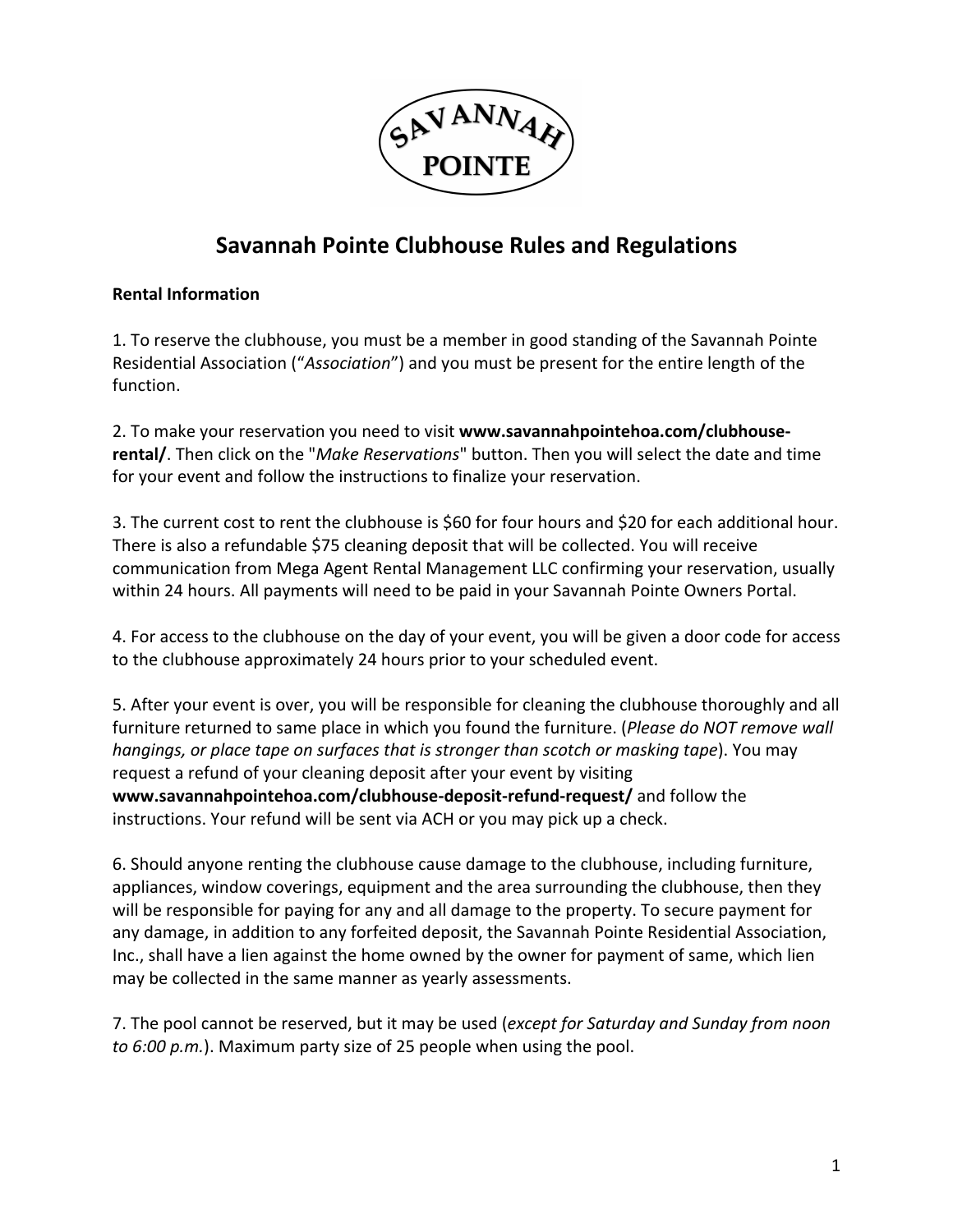8. Memorial Day, the 4th of July, and Labor Day holidays are set aside for the neighborhood and residents and therefore cannot be reserved on those weekends or the weekday that the holiday takes place.

9. Renter agrees to be responsible for obtaining any licenses to works of authorship as defined by the Copyright Act of 1976, including, but not limited to, musical works, dramatic works, pictorials, graphics, sculptural works, motion pictures and other audiovisual works and sound recordings. By renting the clubhouse, the renter agrees to hold the Association and/or Mega Agent Rental Management LLC harmless from any and all claims, including but not limited to, cease and desist letters, demands for payments and alleged violations of applicable law.

10. Renters understand that active security cameras are installed on the premises and that there is no expectation of privacy in or around the clubhouse or on HOA owned property.

## **Usage:**

- No smoking in the clubhouse, or on any of the common areas owned by the HOA. If you or anyone attending your event are caught smoking in the clubhouse during your rental, your entire deposit will be forfeited, and you will be responsible for the cost of treating the unit to remove any smoke smell from the clubhouse.
- Clubhouse usage is limited to 4 hours (*unless otherwise approved by Mega Agent Rental Management LLC*).
- Clubhouse shall be vacated by 10 PM. (*Unless otherwise previously approved by Mega Agent Rental Management LLC*)
- You will be allowed 15 minutes before your rental time for setup and 15 minutes after for cleanup.
- No decorations may be attached to the walls or ceiling of the clubhouse.
- No music is allowed outside the clubhouse.
- No alcohol or glass containers are allowed outside the clubhouse or on the pool deck.
- No animals are allowed in the clubhouse or in the gated pool area.
- Turn off ALL lights and lock all doors before leaving the clubhouse. In order to lock the main door, use the same code used to enter the clubhouse
- **No Grills are allowed on the Clubhouse property.** If you or any of your guests are caught using a grill during your rental, your entire deposit will be forfeited.
- Upon leaving, please leave thermostat at the same temperature as it was set when you arrived.
- Alcohol may be served INSIDE the Clubhouse, but only if the renter purchases a special event insurance policy that includes host liquor or liquor liability from a licensed insurance agent that specifically names the Savannah Pointe Residential Association Inc. and Mega Agent Rental Management LLC as "*additional insureds*". A copy of the Certificate of Insurance should be provided to management prior to the day of your event and prior to receiving access instructions. Renter may need a **banquet, special event,** or **mixed beverage special event** ABC license. Please visit or contact the Alabama Alcoholic Beverage Control Board for guidance on whether any special licensing is required. https://alabcboard.gov/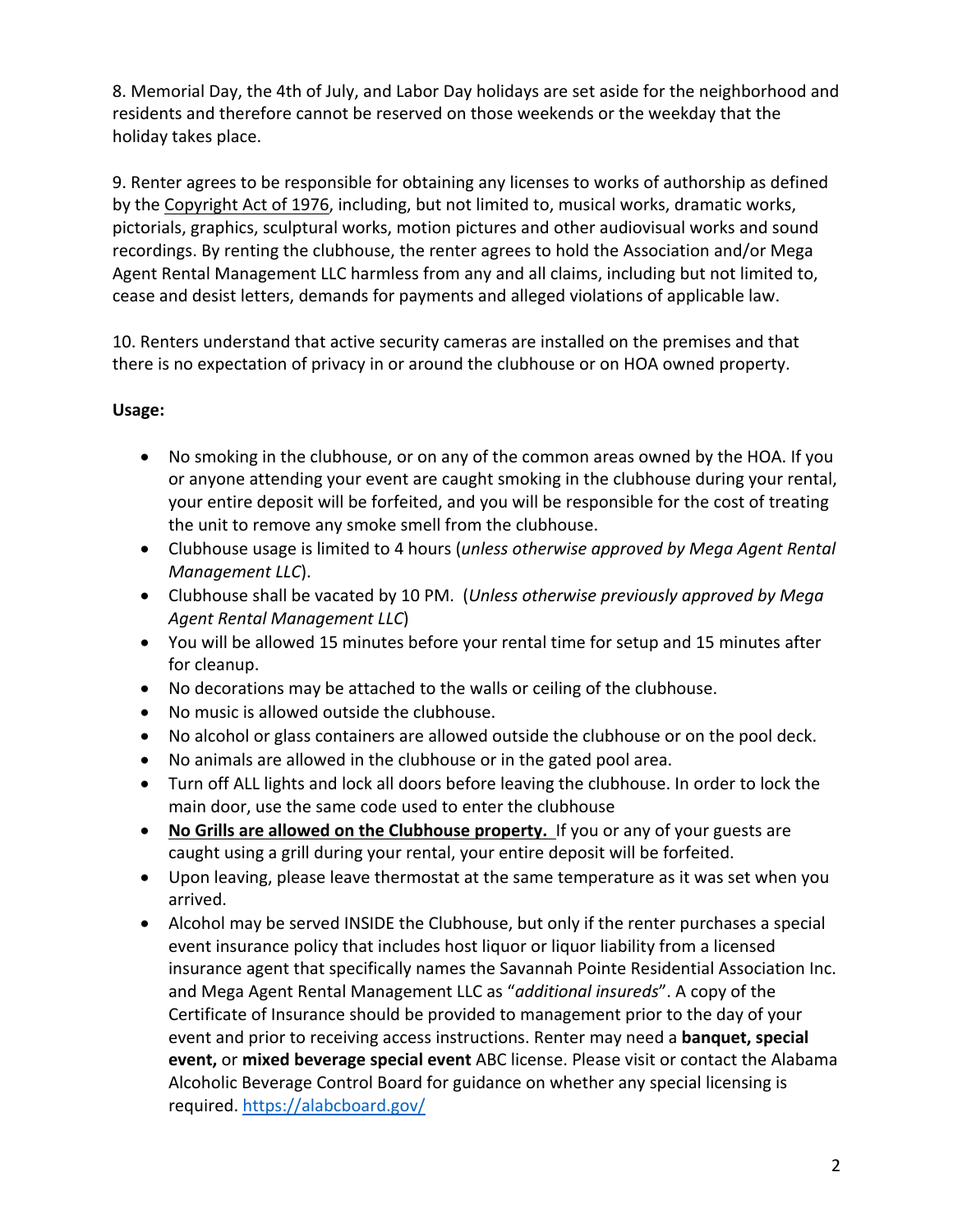• Inflatables (AKA bouncy houses) may be setup outside of the clubhouse on a grassy area (**NOT THE PARKING LOT**). Renter MUST purchase a special event insurance policy that includes liability coverage for inflatables. The insurance policy must name the Savannah Pointe Residential Association Inc. and Mega Agent Rental Management LLC as "*additional insureds*".

### **Cleaning:**

- Clean the kitchen area, sweep all floors, wipe down counters, etc.
- Inspect for cleanliness and straighten up as necessary.
- Remove all trash from the premises; provide your own trash bags. Do not put trash in trash cans around the pool, or in the large trash can(s) next to the fence.
- Don't forget to remove all items that you brought into the clubhouse.
- Cleaning must be done before you vacate the clubhouse!

#### **INDEMNIFICATION**

Renter of clubhouse agrees to indemnify, defend, and hold harmless the Savannah Pointe Residential Association Inc. and Mega Agent Rental Management LLC from and against any and all liabilities, losses, damages, costs, expenses (*including all reasonable attorney's fees and expenses of the* Savannah Pointe Residential Association Inc. */ Mega Agent Rental Management LLC*), causes of action, suits, claims, demands, or judgments of any nature whatsoever arising from (i) any injury to, or the death of, any person, or any damage to property on the Association or upon adjoining sidewalks, streets, or ways, or in any manner growing out of or connected with the use, non-use, condition, or occupancy of the Association or related facilities or any parts thereof, or resulting from the condition thereof or of adjoining sidewalks, streets, or ways, (ii) violation of any agreement or condition hereof, (iii) violation by renter of any contract or agreement to which renter is a party, or any restriction, statute, law, ordinance, or regulation, in each case affecting the Association or related facilities or any part thereof, or the ownership, occupancy, or use thereof, (iv) any negligence or tortious act on the part of renter or any of its agents, contractors, licensees or invitees, (v) the service or consumption of alcoholic beverages at Facilities; and (vi) any injury or claim associated with the performance of any work protected by intellectual property law or any other related cause of action. In case any action, suit, or proceeding is brought against the Association by reason of any occurrence herein described, renter will, at its own expense, defend such action, suit, or proceeding with counsel, that is acceptable to Association. Nothing in this provision shall be interpreted as limiting renter's obligations under other provisions of this agreement, including the obligations set forth in Paragraph 9.

**Alcohol/Alabama host/liquor laws:** Any renter of the clubhouse understands that under Alabama law, a host of any social event or busines function where alcoholic beverages are served may be personally liable for any property damage, personal injuries, or loss of life resulting in whole or in part from the host's negligence in allowing any intoxicated guest or